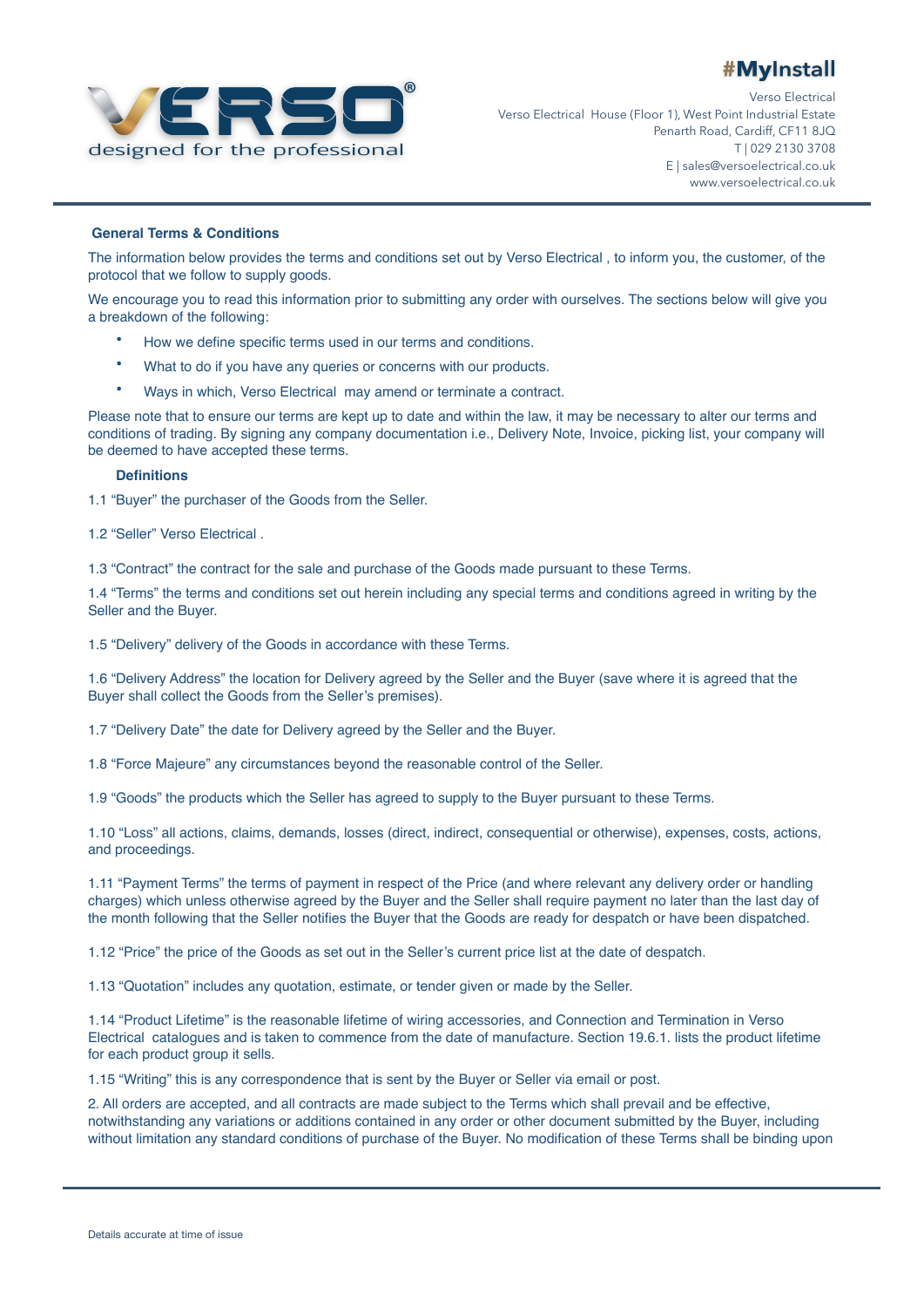

® Verso Electrical Verso Electrical House (Floor 1), West Point Industrial Estate Penarth Road, Cardiff, CF11 8JQ T | 029 2130 3708 E | sales@versoelectrical.co.uk www.versoelectrical.co.uk

the Seller unless made in writing by a duly authorised employee of the Seller.

3. A Quotation does not constitute an offer by the Seller to supply Goods and every acceptance of any Quotation by the Buyer shall be deemed an offer by the Buyer to purchase Goods from the Seller and will not be binding on the Seller until the Seller has given written acknowledgement or acceptance (acceptance can be verbal) of such order. All quotations are subject to VAT at the current rate the goods are delivered. All prices quoted will stand for 30 days subject to seller's price ruling.

4. The Seller reserves the right by giving notice to the Buyer at any time before Delivery to increase the price of the Goods or any instalment of the Goods to reflect any increase in their cost of production, delivery, provision or otherwise which is due to Force Majeure, including but not by way of limitation any fluctuations in the cost of raw materials.

5. Unless otherwise agreed by the Buyer and the Seller, the Price shall be for Delivery to the Delivery Address. The Buyer will be liable for carriage and insurance costs to the delivery address unless order meets carriage paid requirements.

6. The Seller reserves the right to charge the Buyer an additional charge for special deliveries made at the Buyer's request. Special deliveries can be regarded as the following:

6.1. A.M. Delivery.

- 6.2. Goods to be delivered to Buyers customer address which includes:
- 6.2.1. Commercial Property
- 6.2.2. Building Site or
- 6.2.3. Domestic Address.

7. The Seller shall be entitled to send the invoice for the Goods to the Buyer immediately when the Goods have been dispatched or when they are ready for despatch but are prevented or delayed from being dispatched due to Force Majeure.

8. The Buyer shall pay the Price plus any VAT strictly in accordance with the Payment Terms. The Seller can offer at their discretion, the Buyer a 2.5% early settlement discount on total cost of invoices if payment made within credit terms. Noncompliance with the Seller's terms of payment shall constitute default without reminder. In case of default, the Seller may without prejudice to any other of its rights under these Terms charge interest to accrue daily up to a maximum of 0.1% per day from the date upon which payment falls due to the actual date of payment such. Except where insolvency laws provide otherwise, the Buyer shall not be entitled to withhold or set off payment for Goods for any reason whatsoever.

9. If the Buyer shall fail to fulfil the Payment Terms in respect of any invoice of the Seller, the Seller may demand payment of all outstanding balances from the Buyer whether due or not and/or cancel all outstanding orders and/or decline to make further deliveries except upon receipt of cash or satisfactory securities.

10. In addition to any right or lien to which the Seller may by law be entitled, the Seller shall in the event of the Buyer's insolvency or the Buyer failing to render payment for any Goods supplied by the Seller when due be entitled to a general lien on all goods of the Buyer in the Seller's possession for the unpaid price of any Goods sold and delivered by the Seller under the same or any other contract.

11. In addition, and without prejudice to its other rights the Seller may on 14 days' notice to the Buyer, sell any goods of the Buyer on which the Seller has a lien. The Seller may apply the proceeds of sale towards the satisfaction of sums due from the Buyer without prejudice to the Seller's right to recover the balance thereof from the Buyer.

12. If the Seller is prevented from delivering any Goods at the time provided for delivery by reason of Force Majeure. The period for delivery shall in any event be extended by the time lost due to such Force Majeure. This will include whereby the Buyer has not included a contact number.

13. Delivery shall be made by the Seller supplying the Goods to the Delivery Address and the Buyer shall be responsible for the unloading of the Goods at the Delivery Address and the cost thereof. Where the Seller and the Buyer agree either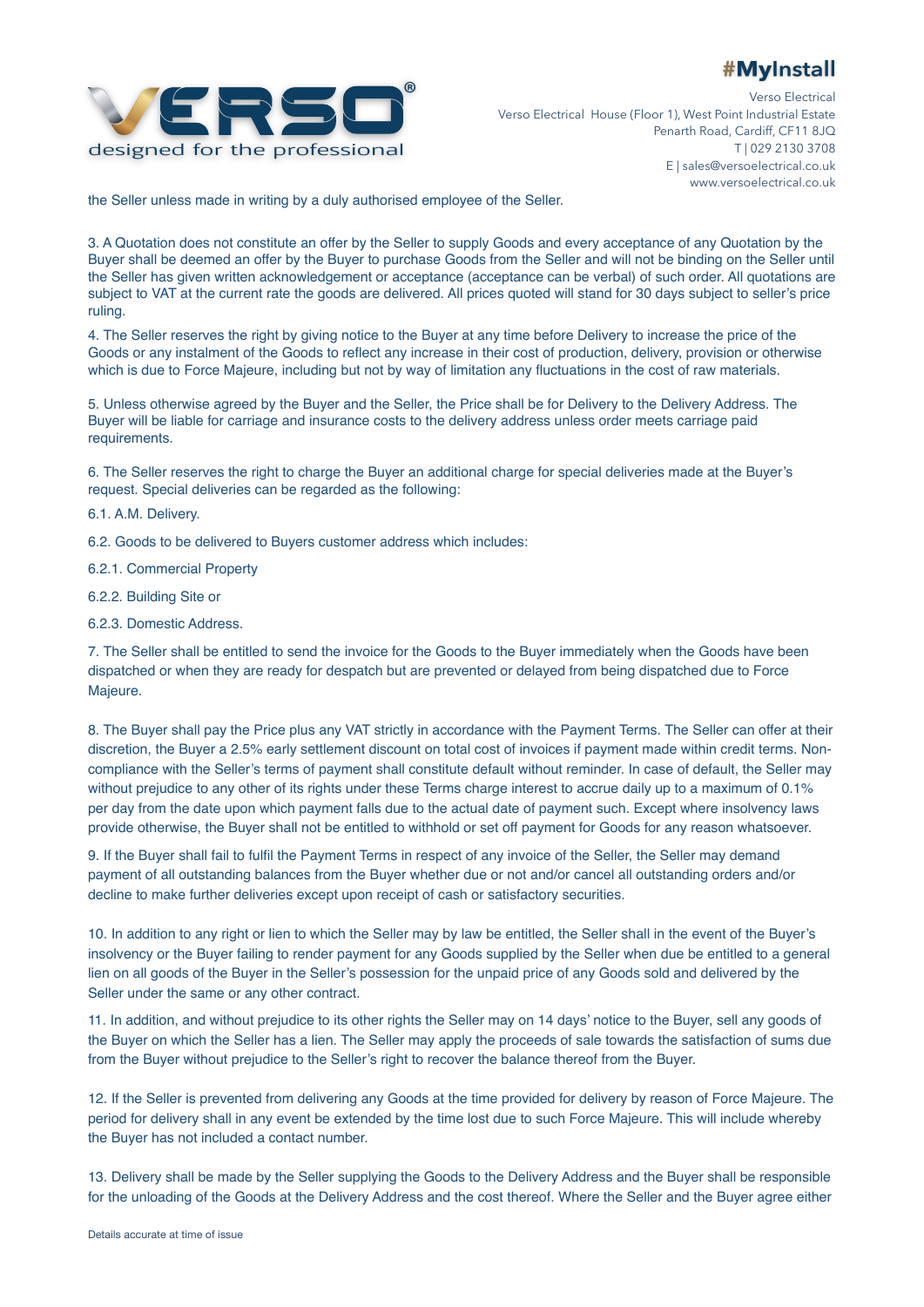

® Verso Electrical Verso Electrical House (Floor 1), West Point Industrial Estate Penarth Road, Cardiff, CF11 8JQ T | 029 2130 3708 E | sales@versoelectrical.co.uk www.versoelectrical.co.uk

in writing or verbally that the Buyer shall collect the Goods from the Seller's premises, the Buyer shall arrange at its expense unless otherwise agreed in writing for the carriage of the Goods (including cost of insurance in transit) and the Goods shall be deemed to have been delivered upon their loading upon the carrier and for the purpose of these Terms "Delivery" shall be construed accordingly.

13.1 Unless agreed between buyer and seller that goods are to be collected and invoiced on a set day, The Seller reserves the right to invoice the buyer after 5 working days if collection has not been made.

14. Should the Buyer fail to take Delivery on or before the Delivery Date, the Seller shall be entitled:

14.1 if it has not already done so to invoice such Goods forthwith and to take the invoice into account.

14.2 To treat the Contract as repudiated by the Buyer and without prejudice to any other right it may have against the Buyer, the Seller shall be entitled to resell the Goods and shall be entitled to be indemnified by the Buyer for any Loss which it suffers.

15. The Seller reserves the right to deliver the Goods by instalments and where it does so, each delivery shall constitute a separate contract and any failure by the Seller to deliver any one or more of the instalments in accordance with these Terms or any claim by the Buyer in respect of any one or more instalments shall not entitle the Buyer to treat the Contract as a whole as repudiated.

16. The Buyer shall store and transport the Goods in conditions that will preserve the Goods in good condition. The Buyer shall comply with all reasonable requests made by the Seller with regard to the conditions in which the Goods are to be stored and transported.

17. Packing cases and cartons in which the Goods are supplied are non-returnable and provided free of charge.

18. If the Goods are to be manufactured by the Seller in accordance with a specification submitted by the Buyer, the Buyer shall indemnify the Seller against all Loss suffered by the Seller in connection with any claim by a third party that the manufacture and/or supply of the Goods to such specification infringes the rights of any third party.

18.1 Unless otherwise agreed in writing all copyright and design rights in any drawings created by the Seller in the performance of the Contract shall vest in the Seller and remain the property of the Seller notwithstanding the purchase of the Goods by the Buyer.

19. Subject as expressly provided for herein all warranties, conditions, or other terms implied by statute or common law are excluded to the fullest extent permitted by law and the Seller shall have no liability to the Buyer other than as expressly set out herein.

19.1 The Seller makes no warranty as to the accuracy of all weights and dimensions issued by the Seller. Any descriptions and illustrations contained in any catalogue, price list or other advertising material are for information purposes only and are a general description of the Goods and do not form part of any contract.

19.2 The Buyer shall be deemed to have inspected and quantified the Goods upon Delivery and the Seller shall have no liability to the Buyer in relation to short delivery or damage to the Goods in transit which was apparent on inspection or which would have been apparent on reasonable inspection unless such short delivery or damage is notified to the Seller and the carriers in writing within 3 working days of Delivery specifying (in such detail as the Supplier shall reasonably require) the shortage in or damage to the Goods.

19.3 The Seller shall have no liability to the Buyer in relation to non-delivery of the Goods unless such non-delivery is notified to the Seller in writing within 3 Working days of the Delivery Date.

19.4 Where any valid claim in respect of short delivery or non-delivery of or damage to the Goods is notified to the Seller in accordance with these Terms, the Seller shall be entitled to supply goods to remedy any short delivery or non-delivery or damage free of charge or, at the Seller's discretion refund to the Buyer the price of the relevant Goods but the Seller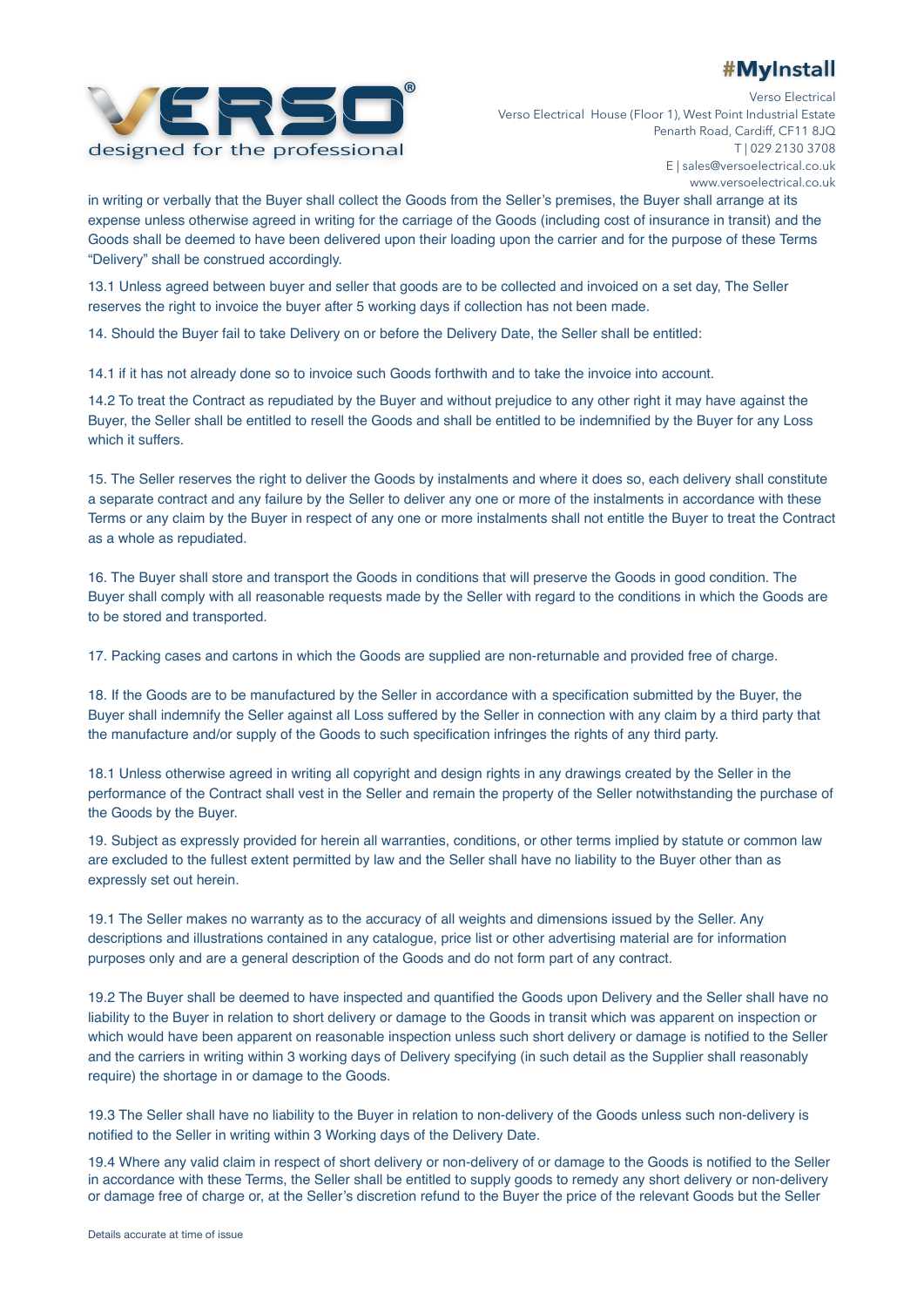

® Verso Electrical Verso Electrical House (Floor 1), West Point Industrial Estate Penarth Road, Cardiff, CF11 8JQ T | 029 2130 3708 E | sales@versoelectrical.co.uk www.versoelectrical.co.uk

shall have no further liability to the Buyer except in the case of death or personal injury caused by the negligence of the Seller.

19.5 The company undertakes to replace or repair at its discretion, products should they become inoperable within the time periods as outlined below:

#### 19.6.1

| <b>PRODUCT LINE</b>             | <b>LIFETIME</b><br><b>GUARANTEE</b> | <b>10 YEARS</b> | 2 YEARS | <b>12 MONTHS</b> |
|---------------------------------|-------------------------------------|-----------------|---------|------------------|
| <b>VERSO CIRCUIT PROTECTION</b> |                                     |                 |         |                  |
| <b>VERSO WIRING ACCESSORIES</b> |                                     |                 |         |                  |

19.6.2 In all cases defects shall be taken as arising solely from faulty materials and or workmanship. Defective goods must be returned to Verso Electrical and Verso Electrical must be notified of the defect or suspected defect immediately which must be done in Writing.

19.7 The Guarantee will be invalidated if the product has not been installed or maintained in accordance with the Company's instructions, has not been used appropriately or if any attempt has been made to rectify, dismantle or alter the product in any way.

19.7 The Seller shall not be liable to repair or replace defective Goods or part thereof if the Goods or part thereof have been subject to any misuse, unauthorised repair replacement modification or alteration.

19.8 The Seller shall not be liable for any Loss suffered by the Buyer due to the Seller's failure to meet its obligations under the Contract due to Force Majeure.

19.9. Except in respect of death or personal injury caused by the Seller's negligence, the Seller shall have no liability to the Buyer for any loss of profit, business, contracts, revenues or anticipated savings or for any special indirect or consequential damage or loss of any nature whatsoever and whether caused by the negligence of the Seller or its employees, or agents) which arises out of or in connection with the supply of the Goods and/or their use or resale by the Buyer, except as may otherwise be expressly provided for in these Terms.

19.10 For the avoidance of doubt nothing herein contained shall be deemed too exclude or restrict the Seller's liability for death or personal injury arising due to the Seller's negligence.

20. The risk in the Goods shall pass to the Buyer immediately upon Delivery.

21. The Buyer shall indemnify the Seller against all Loss (including without limitation the Price in respect of Goods completed, costs incurred by the Seller in respect of partially completed Goods, reasonable cancellation charges incurred by the Seller due to any subcontracts entered into to perform the Contract and estimated profits on the Goods under the Contract on which work by the Seller has not been started) suffered by the Seller which arises as a result of the cancellation of the Contract by the Buyer, the breach by the Buyer of any provision of the Contract or the negligence of the Buyer or any of its representatives.

22. Until payment by the Buyer in full of the Price of the Goods and any other monies due to the Seller in respect of all other products supplied or agreed to be sold by the Seller to the Buyer (including but without limitation any costs of delivery):

22.1 The property in the Goods shall remain in the Seller and the Buyer shall be deemed as a bailee for the Seller;

22.2 The Buyer shall store the Goods separately from other products in a manner which makes them readily identifiable as being the property of the Seller and shall keep them protected and insured but shall be entitled to resell or use the Goods in the ordinary course of its business.

23. Until such time as property in the Goods has passed to the Buyer (and provided that the Goods are still in existence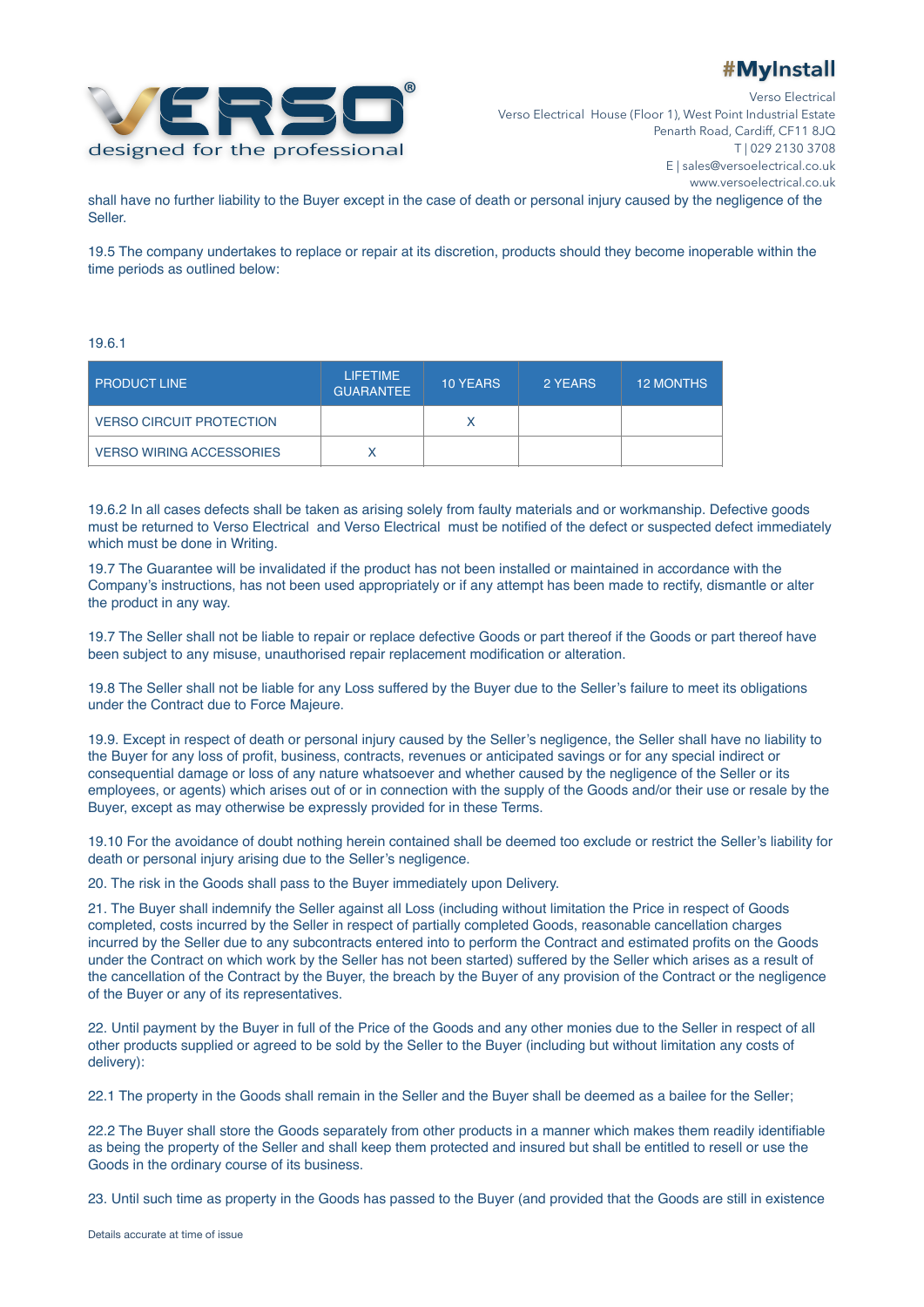

® Verso Electrical Verso Electrical House (Floor 1), West Point Industrial Estate Penarth Road, Cardiff, CF11 8JQ T | 029 2130 3708 E | sales@versoelectrical.co.uk www.versoelectrical.co.uk

and have not been resold) the Seller shall be entitled at any time to require the Buyer to deliver up the Goods to the Seller and if the Buyer fails to do so forthwith the Seller or its agents may enter the premises of the Buyer and take possession of any Goods in which property remains in the Seller and remove and dispose of them as the Seller thinks fit. The Seller shall apply the proceeds of disposal (after deduction of all expenses) in discharge of the amount unpaid by the Buyer.

24. Where Goods are supplied for export from the United Kingdom, they shall be charged for and delivered Ex-Works for both air and sea shipments. The Seller shall not be obliged to give the Buyer the notice specified in Section 32(3) of the Sale of Goods Act 1979.

24.1 The Buyer shall be responsible for complying with any legislation or regulations governing the importation of the Goods into the country of destination and for the payment of any duties thereon. In particular, if any licence or consent of any government or other authority shall be required for the acquisition, carriage or use of the Goods by the Buyer, the Buyer shall obtain the same at its own expense and if necessary, produce evidence of the same to the Seller on demand. Failure to do so shall not entitle the Buyer to withhold or delay payment of the Price. Any additional expenses or charges incurred by the Seller resulting from such failure shall be applied to the Buyer's account.

24.2 The Seller supplies the goods to the Buyer on the sole basis that goods are on-sold by the Buyer to suitably qualified, professional installers only.

25. If the Buyer:

25.1 Shall default in or commit any breach of any of its obligations to the Seller under these Terms; or

25.2 Shall be involved in any legal proceedings in which its solvency is in question; or

25.3 Being a company shall present a petition or have a petition presented for its winding up or convene a meeting to pass a resolution for voluntary winding up or have a receiver appointed over all or any part of its assets or call a meeting of or enter into any composition or arrangement with its creditors or being an individual shall be presented with a bankruptcy petition; or

25.4 Shall cease or threaten to cease to trade or if in the opinion of the Seller serious doubts arise as to the Buyer's solvency then in any such case the Seller shall immediately become entitled (without prejudice to its other claims and rights under the Contract) to suspend further performance of the Contract for such time as it shall in its absolute discretion think fit or (whether or not notice of such a suspension shall have been given) to treat the Contract as wrongfully repudiated by the Buyer and forthwith terminate the Contract (either with or without notice to the Buyer) and if the Goods have been delivered but not paid for the Price shall become immediately due and payable notwithstanding any previous agreement to the contrary.

26. The Seller reserves the right to revise discounts, special prices and payment terms allocated to the Buyer, if they are deemed to be in breach of contract i.e., on overdue accounts Verso Electrical reserves the right to remove special discounts on future supplies until the account is settled. The buyer reserves the right to charge up to the Trade Price of the goods.

26. All Contracts shall be governed by English Law and the English Courts shall have nonexclusive jurisdiction for the hearing of any dispute between the parties.

27. These Terms supersede all previous Conditions of Sale of the Seller.

28. The Seller shall be entitled to assign or sub-contract all or any of its rights and obligations hereunder. The Buyer shall not be entitled to assign transfer sub-contract or otherwise delegate any of its rights or obligations hereunder.

29. It is a condition of any sale under these terms and conditions that both parties shall abide by the principles of The Electrical Installation Industry Charter adopted by the major electrical industry trade bodies and consequently shall avoid the distribution of counterfeit and/or non-compliant electrical products.

30. Under our terms, the distributor will market its products on a wholesale-level and agrees and not to actively sell Verso products to end-user customers, e.g. actively approach end users by direct mail, including the sending of unsolicited emails, through advertisement in media, on the internet or other promotions specifically targeted at end-users or sell through a third party online store.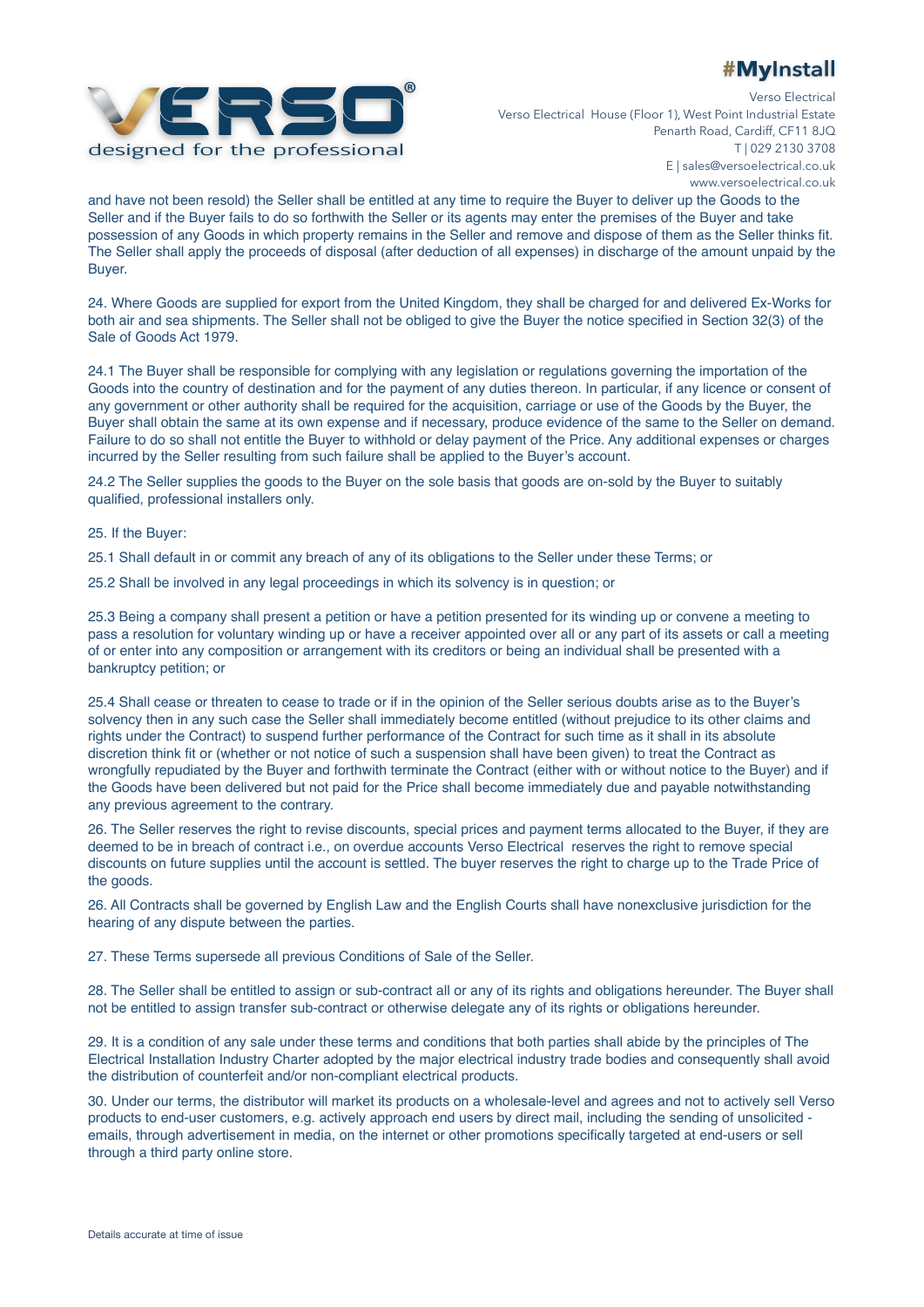

® Verso Electrical Verso Electrical House (Floor 1), West Point Industrial Estate Penarth Road, Cardiff, CF11 8JQ T | 029 2130 3708 E | sales@versoelectrical.co.uk www.versoelectrical.co.uk

### **Conditions of Use**

Products belonging to Verso Electrical should only be installed by suitably qualified professional personnel in accordance with the company's instructions, requirements of relevant legislation, regulations (including IEE Wiring Regulations) and the accepted practice in the industry.

If you have any queries or concerns, please feel free to contact us on 02921303710. If you wish to write to us, please send email to [sales@versoelectrical.co.uk](mailto:sales@versoelectrical.co.uk) .

### Returns Policy

Verso Electrical offers the opportunity for you, the customer, to return products for a variety of reasons.

The purpose of this policy is to ensure that Verso Electrical is transparent with its terms and conditions, so that you, the customer are aware of the options available when looking to claim against goods sold by Verso Electrical .

Verso Electrical will give full credit only if:

- 1. Goods are Faulty (See Section 1);
- 2. Goods have been damaged in (Premspec carrier) transit (See Section 2);
- 3. Goods have not been received (See Section 3);
- 4. Stock Cleanse (See Section 4);
- 5. Early Cancellation (See Section 5).

Please refer to Section 6 for goods value under £10.00. Also, please be aware that we cannot credit any items with personalised engravings. An exception however will only be made if photographic proof is sent to [sales@versoelectrical.co.uk](mailto:sales@versoelectrical.co.uk) showing that the engraving(s) did not match specification noted on initial request.

All Returns must be sent back to: Premspec House, Unit B7 & B8 Westpoint Industrial Estate, Penarth Road, Cardiff, CF11 8JQ, United Kingdom.

#### **1. Goods are Faulty.**

The customer must contact Verso Electrical via email ([sales@versoelectrical.co.uk](mailto:sales@versoelectrical.co.uk)) to request a Returns form. We will then supply you, the customer, with the form which will have its own specific Returns Authorisation Number (RAN). The RAN number will need to be on any collection we pick up or delivery you send back to ourselves.

Debit notes still need to be sent; however, goods will not be credited without completion of the returns form. If returns include ASCOT heaters being sent back, Verso Electrical. require photographic evidence of the heater prior to it being collected/returned. Failure to do so will result in any debit note value for the heater/s not being credited.

If you have any fault with any Verso Circuit Protection board, we request that the board is returned with all the devices/ components that you initially received it with. If there is anything missing upon the boards return, i.e., Main Switch or Breakers, Verso Electrical., WILL NOT action any credit on account.

PLEASE NOTE: Credits given, will only be in the form of credit on account. Cash refunds are prohibited and will be refused if requested.

We can organise collection, however this will only be for a total goods return value of £50 (Nett) and above. If the total goods value is less than this, you will need to organise delivery to our site. If damages are found to be faulty, then we will credit both the damaged items and carriage charge (We will credit carriage up to £6.50 Nett).

Once we have received the goods, all returns will be tested. If item(s) prove not to be faulty, the Seller will be charged. The table below shows the charges that will be applied.

#### **1.1.1**

| <b>RANGE</b> | <b>TESTING FEE</b><br>(% NETT COST CHARGED) | <b>RE-STOCKING FEE (NETT)</b> |  |
|--------------|---------------------------------------------|-------------------------------|--|
| <b>VERSO</b> | 10%                                         | 50% Per Verso Item            |  |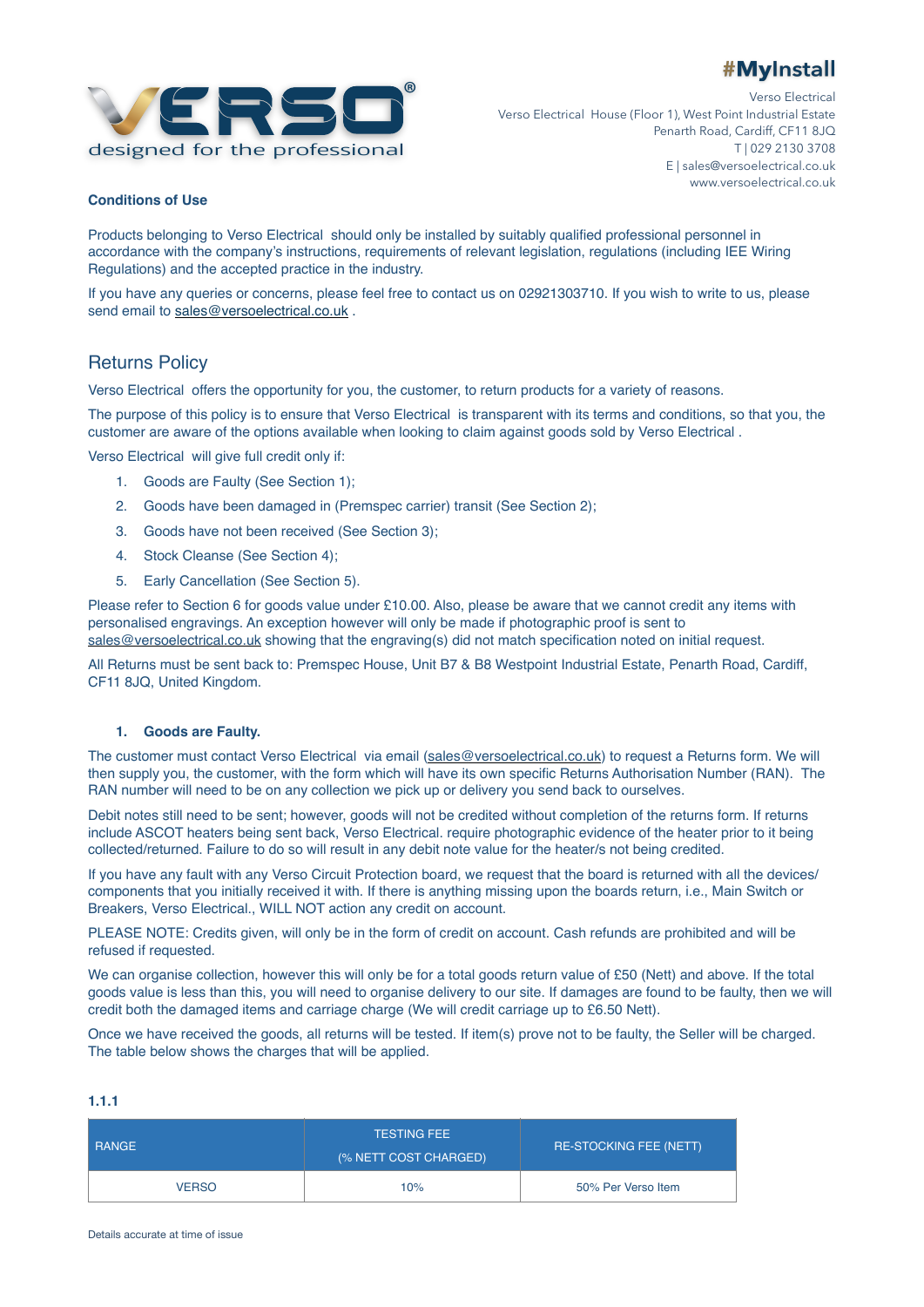



® Verso Electrical Verso Electrical House (Floor 1), West Point Industrial Estate Penarth Road, Cardiff, CF11 8JQ T | 029 2130 3708 E | sales@versoelectrical.co.uk www.versoelectrical.co.uk

#### **2. Goods have been damaged in Transit.**

Customers will need to notify Verso Electrical of any damaged packaging within 3 working days of receiving goods. Photographic evidence of the carton/label and any damage will need to be sent to sales@versoelectrical.co.uk with subject title: "Damaged Good(s)" followed by your customer name.

If we are satisfied that packaging is damaged, we will send the Returns form for you to complete. We will organise collection (total goods value must be £50 or greater). If smaller than £50.00 you will need to organise collection for which you will be credited the value of goods found to be damaged as well as carriage up to £6.50 (Nett).

Please be aware that should products be in working conditions, fees listed above will be applied.

#### **3. Goods have not been Received.**

Please notify us within 3 days of making your order that you have not received goods. This can be done via email (sales@versoelectrical.co.uk) or by phone. We will check our systems to make sure item(s) missing were placed on order.

If error found to be fault of Verso Electrical, or our couriers, we will issue full credit and replacement for goods.

We will not issue credit if the following happens:

- Delivery address given by customer is incorrect.
- Not informed by customer within 3 working days of goods ordered, that goods have not been received.

#### **4. Stock Cleanse**

Verso Electrical have created a stock cleanse policy to accommodate our customers (refer to section 4.2 for offer). We understand that stock held needs to be saleable and reflective of the current market demands, therefore we provide this agreement under the following terms and conditions:

- The customer must notify us that they wish to do a stock cleanse and request a Returns form. Delivery of goods will have to be arranged by the customer.
- Verso Electrical WILL NOT credit any carriage for any goods delivered with respect to a stock cleanse;
- Verso Electrical, will not consider the following items for a stock cleanse.
	- o Items with personalised engravings;
	- $\circ$  Items we perceive as not in saleable condition, for instance items that have visible breakages, products that are no longer functional etc.
	- o ASCOT Heating we will not accept a return on this product unless damaged/faulty, and we will not issue any ASCOT product in exchange for items you wish to cleanse.

If items that fall under this list are sent to us, we will not credit and expect you to organise collection. Failure to do this within 7 days of being notified will lead to us disposing of the items.

#### **4.1 Number of Returns**

Stock cleanse will not exceed one per calendar year unless otherwise agreed with a member of staff.

#### **4.2 Stock Cleanse Offer**

• Two for One – The Seller must submit an order amount which must be two times the amount of the value of goods being returned. Products being returned must be those that the Seller originally purchased from Verso Electrical .

Each stock item will be credited to its full value (please note however that Verso Electrical will only credit the goods that are received, if not packed, then please do not expect the full credit listed on the debit note); however, the compensating replacement order must be placed in the same calendar month as the goods returned to Verso Electrical .

#### **5. Early Cancellation**